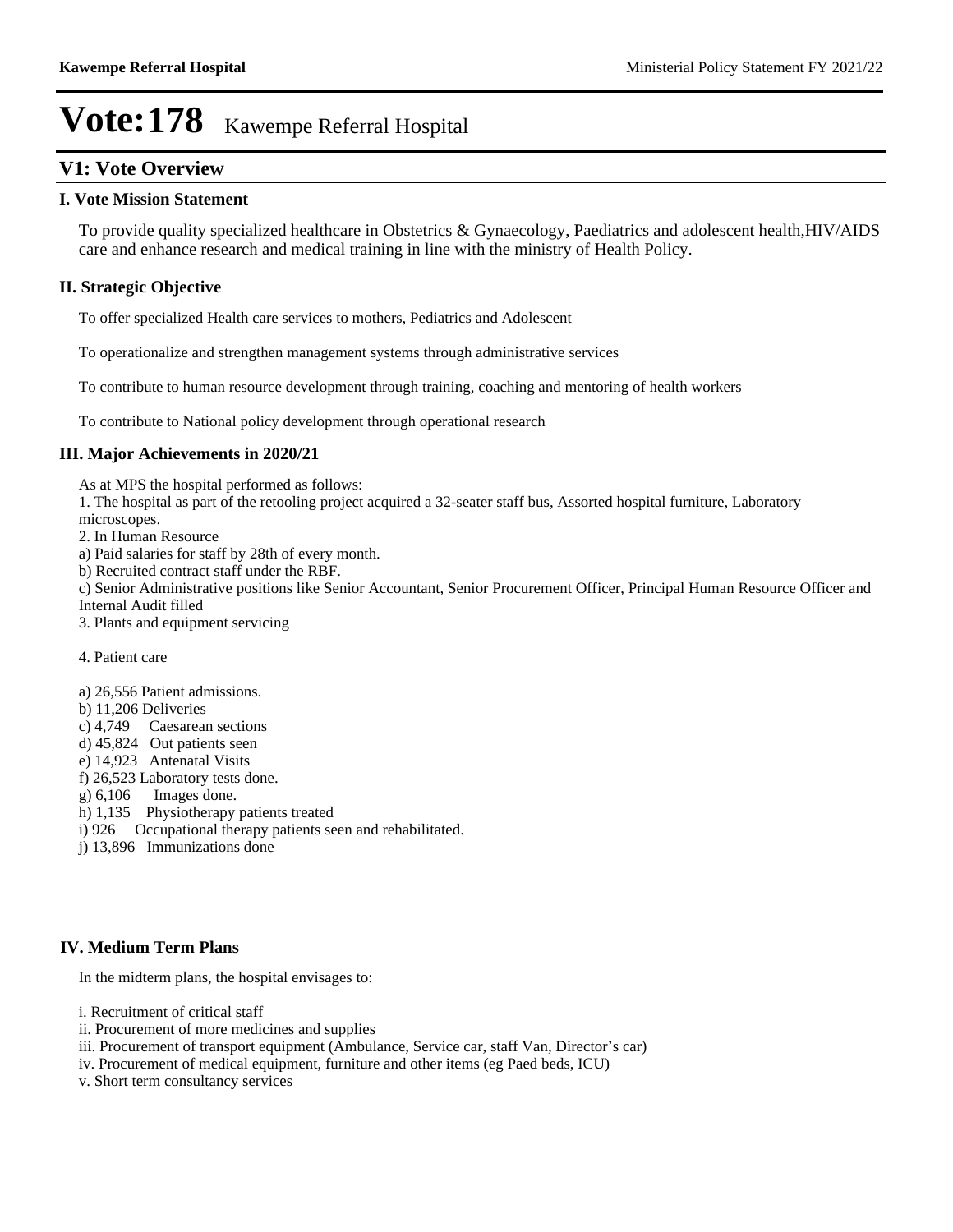### **V. Snapshot Of Medium Term Budget Allocations**

**Table 5.1: Overview of Vote Expenditures (UShs Billion)**

|                                 |                                                      |                    |               | 2020/21                                   |         | <b>MTEF Budget Projections</b> |         |         |         |
|---------------------------------|------------------------------------------------------|--------------------|---------------|-------------------------------------------|---------|--------------------------------|---------|---------|---------|
|                                 |                                                      | 2019/20<br>Outturn | <b>Budget</b> | <b>Approved Expenditure</b><br>by End Dec | 2021/22 | 2022/23                        | 2023/24 | 2024/25 | 2025/26 |
| <b>Recurrent</b>                | Wage                                                 | 6.022              | 6.025         | 2.798                                     | 6.025   | 6.025                          | 6.025   | 6.025   | 6.025   |
|                                 | Non Wage                                             | 4.060              | 4.198         | 1.581                                     | 4.443   | 4.443                          | 4.443   | 4.443   | 4.443   |
| Devt.                           | GoU                                                  | 0.000              | 1.500         | 0.000                                     | 1.500   | 1.500                          | 1.500   | 1.500   | 1.500   |
|                                 | Ext. Fin.                                            | 0.000              | 0.000         | 0.000                                     | 0.000   | 0.000                          | 0.000   | 0.000   | 0.000   |
|                                 | <b>GoU</b> Total                                     | 10.082             | 11.723        | 4.379                                     | 11.968  | 11.968                         | 11.968  | 11.968  | 11.968  |
| <b>Total GoU+Ext Fin (MTEF)</b> |                                                      | 10.082             | 11.723        | 4.379                                     | 11.968  | 11.968                         | 11.968  | 11.968  | 11.968  |
|                                 | <b>Arrears</b>                                       | 0.000              | 0.000         | 0.000                                     | 0.130   | 0.000                          | 0.000   | 0.000   | 0.000   |
|                                 | <b>Total Budget</b>                                  | 10.082             | 11.723        | 4.379                                     | 12.098  | 11.968                         | 11.968  | 11.968  | 11.968  |
|                                 | <b>A.I.A Total</b>                                   | N/A                | N/A           | N/A                                       | N/A     | N/A                            | N/A     | N/A     | N/A     |
|                                 | <b>Grand Total</b>                                   | 10.082             | 11.723        | 4.379                                     | 12.098  | 11.968                         | 11.968  | 11.968  | 11.968  |
|                                 | <b>Total Vote Budget</b><br><b>Excluding Arrears</b> | 10.082             | 11.723        | 4.379                                     | 11.968  | 11.968                         | 11.968  | 11.968  | 11.968  |

#### **Table 5.2: Budget Allocation by Programme (UShs Billion)**

|                                 | 2021/22 Draft Estimates |          |              |  |  |
|---------------------------------|-------------------------|----------|--------------|--|--|
| <b>Billion Uganda Shillings</b> | GoU                     | Ext. Fin | <b>Total</b> |  |  |
| Human Capital Development       | 11.968                  | 0.000    | 11.968       |  |  |
| <b>Grand Total:</b>             | 12.098                  | 0.000    | 12.098       |  |  |
| <b>Total excluding Arrears</b>  | 11.968                  | 0.000    | 11.968       |  |  |

### **VI. Budget By Economic Clasification**

**Table V6.1 2020/21 and 2021/22 Budget Allocations by Item**

|                                       | 2020/21 Approved Budget |          |            |              | 2021/22 Draft Estimates |          |              |
|---------------------------------------|-------------------------|----------|------------|--------------|-------------------------|----------|--------------|
| Billion Uganda Shillings              | GoU                     | Ext. Fin | <b>AIA</b> | <b>Total</b> | GoU                     | Ext. Fin | <b>Total</b> |
| <b>Output Class: Outputs Provided</b> | 10.223                  | 0.000    | 0.000      | 10.223       | 10.468                  | 0.000    | 10.468       |
| 211 Wages and Salaries                | 6.303                   | 0.000    | 0.000      | 6.303        | 6.319                   | 0.000    | 6.319        |
| 212 Social Contributions              | 0.000                   | 0.000    | 0.000      | 0.000        | 0.023                   | 0.000    | 0.023        |
| 213 Other Employee Costs              | 0.029                   | 0.000    | 0.000      | 0.029        | 0.251                   | 0.000    | 0.251        |
| 221 General Expenses                  | 0.846                   | 0.000    | 0.000      | 0.846        | 0.805                   | 0.000    | 0.805        |
| 222 Communications                    | 0.083                   | 0.000    | 0.000      | 0.083        | 0.083                   | 0.000    | 0.083        |
| 223 Utility and Property Expenses     | 1.091                   | 0.000    | 0.000      | 1.091        | 1.096                   | 0.000    | 1.096        |
| 224 Supplies and Services             | 0.930                   | 0.000    | 0.000      | 0.930        | 0.930                   | 0.000    | 0.930        |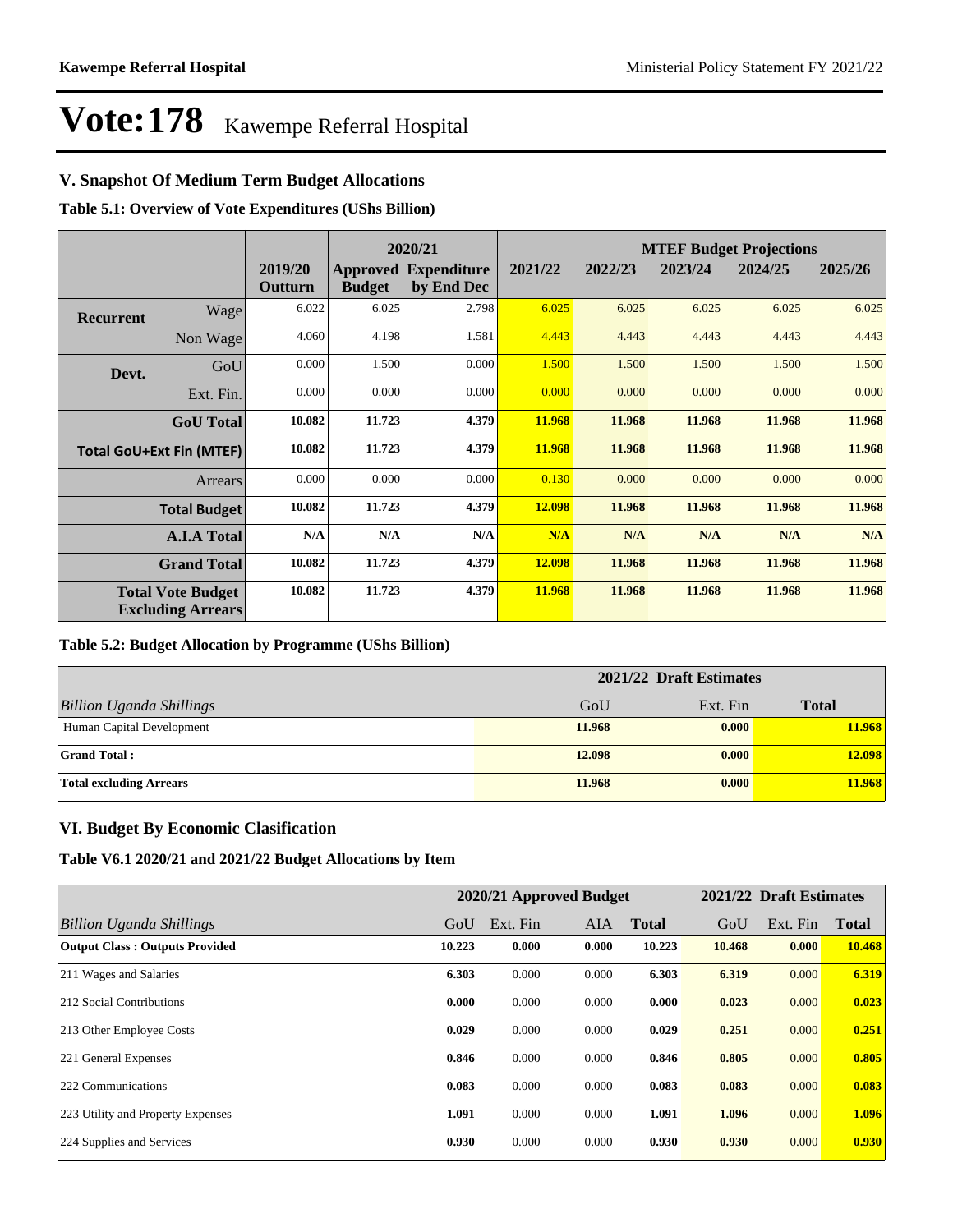| 225 Professional Services              | 0.040  | 0.000 | 0.000 | 0.040  | 0.035  | 0.000 | 0.035  |
|----------------------------------------|--------|-------|-------|--------|--------|-------|--------|
| 227 Travel and Transport               | 0.467  | 0.000 | 0.000 | 0.467  | 0.438  | 0.000 | 0.438  |
| 228 Maintenance                        | 0.434  | 0.000 | 0.000 | 0.434  | 0.489  | 0.000 | 0.489  |
| <b>Output Class: Capital Purchases</b> | 1.500  | 0.000 | 0.000 | 1.500  | 1.500  | 0.000 | 1.500  |
| 312 FIXED ASSETS                       | 1.500  | 0.000 | 0.000 | 1.500  | 1.500  | 0.000 | 1.500  |
| <b>Output Class: Arrears</b>           | 0.000  | 0.000 | 0.000 | 0.000  | 0.130  | 0.000 | 0.130  |
| 321 DOMESTIC                           | 0.000  | 0.000 | 0.000 | 0.000  | 0.130  | 0.000 | 0.130  |
| <b>Grand Total:</b>                    | 11.723 | 0.000 | 0.000 | 11.723 | 12.098 | 0.000 | 12.098 |
| <b>Total excluding Arrears</b>         | 11.723 | 0.000 | 0.000 | 11.723 | 11.968 | 0.000 | 11.968 |

### VII. Budget By Sub-Subprogramme, Department And Project

### **Table V7.1: Past Expenditure Outturns and Medium Term Projections by Sub-SubProgramme,Department and Project**

| Billion Uganda shillings                                |                                     | FY 2020/21                |                                   |                                             | <b>Medium Term Projections</b> |         |         |         |
|---------------------------------------------------------|-------------------------------------|---------------------------|-----------------------------------|---------------------------------------------|--------------------------------|---------|---------|---------|
|                                                         | <b>FY 2019/20</b><br><b>Outturn</b> | Approved<br><b>Budget</b> | <b>Spent By</b><br><b>End Dec</b> | 2021-22<br><b>Proposed</b><br><b>Budget</b> | 2022-23                        | 2023-24 | 2024-25 | 2025-26 |
| 56 Regional Referral Hospital Services                  | 10.082                              | 11.723                    | 4.379                             | 12.098                                      | 11.968                         | 11.968  | 11.968  | 11.968  |
| 01 Kawempe Referral Hospital Services                   | 10.041                              | 10.182                    | 4.359                             | 10.578                                      | 10.448                         | 10.448  | 10.448  | 10.448  |
| 02 Kawempe Referral Hospital Internal Audit             | 0.041                               | 0.041                     | 0.020                             | 0.020                                       | 0.020                          | 0.020   | 0.020   | 0.020   |
| 1575 Retooling of Kawempe National<br>Referral Hospital | 0.000                               | 1.500                     | 0.000                             | 1.500                                       | 1.500                          | 1.500   | 1.500   | 1.500   |
| <b>Total for the Vote</b>                               | 10.082                              | 11.723                    | 4.379                             | 12.098                                      | 11.968                         | 11.968  | 11.968  | 11.968  |
| <b>Total Excluding Arrears</b>                          | 10.082                              | 11.723                    | 4.379                             | 11.968                                      | 11.968                         | 11.968  | 11.968  | 11.968  |

### **VIII. Sub-SubProgramme Performance and Medium Term Plans**

### **Table V8.1: Sub-SubProgramme Outcome and Outcome Indicators**

| <b>Sub-SubProgramme :</b>                             | 56 Regional Referral Hospital Services                                                                      |                   |                  |                            |                   |            |  |  |  |  |
|-------------------------------------------------------|-------------------------------------------------------------------------------------------------------------|-------------------|------------------|----------------------------|-------------------|------------|--|--|--|--|
| Objective:                                            | To provide specialized maternal and Paediatic services within the catchment population in Central<br>Region |                   |                  |                            |                   |            |  |  |  |  |
| <b>Responsible Officer:</b>                           | <b>Hospital Director</b>                                                                                    |                   |                  |                            |                   |            |  |  |  |  |
| <b>Outcome:</b>                                       | Quality and accessible Regional Referral Hospital Services                                                  |                   |                  |                            |                   |            |  |  |  |  |
| 1. Improved quality of life at all levels             |                                                                                                             |                   |                  |                            |                   |            |  |  |  |  |
|                                                       |                                                                                                             |                   |                  | <b>Performance Targets</b> |                   |            |  |  |  |  |
|                                                       | <b>Outcome Indicators</b>                                                                                   |                   |                  | 2021/22                    | 2022/23           | 2023/24    |  |  |  |  |
|                                                       |                                                                                                             | <b>Baseline</b>   | <b>Base year</b> | <b>Target</b>              | <b>Projection</b> | Projection |  |  |  |  |
| • Bed occupancy rate                                  |                                                                                                             | 112%              | 2020             | 90%                        | 90%               | 90%        |  |  |  |  |
| • % increase of diagnostic investigations carried out |                                                                                                             | 50%<br>2020<br>5% |                  | 10%                        | 15%               |            |  |  |  |  |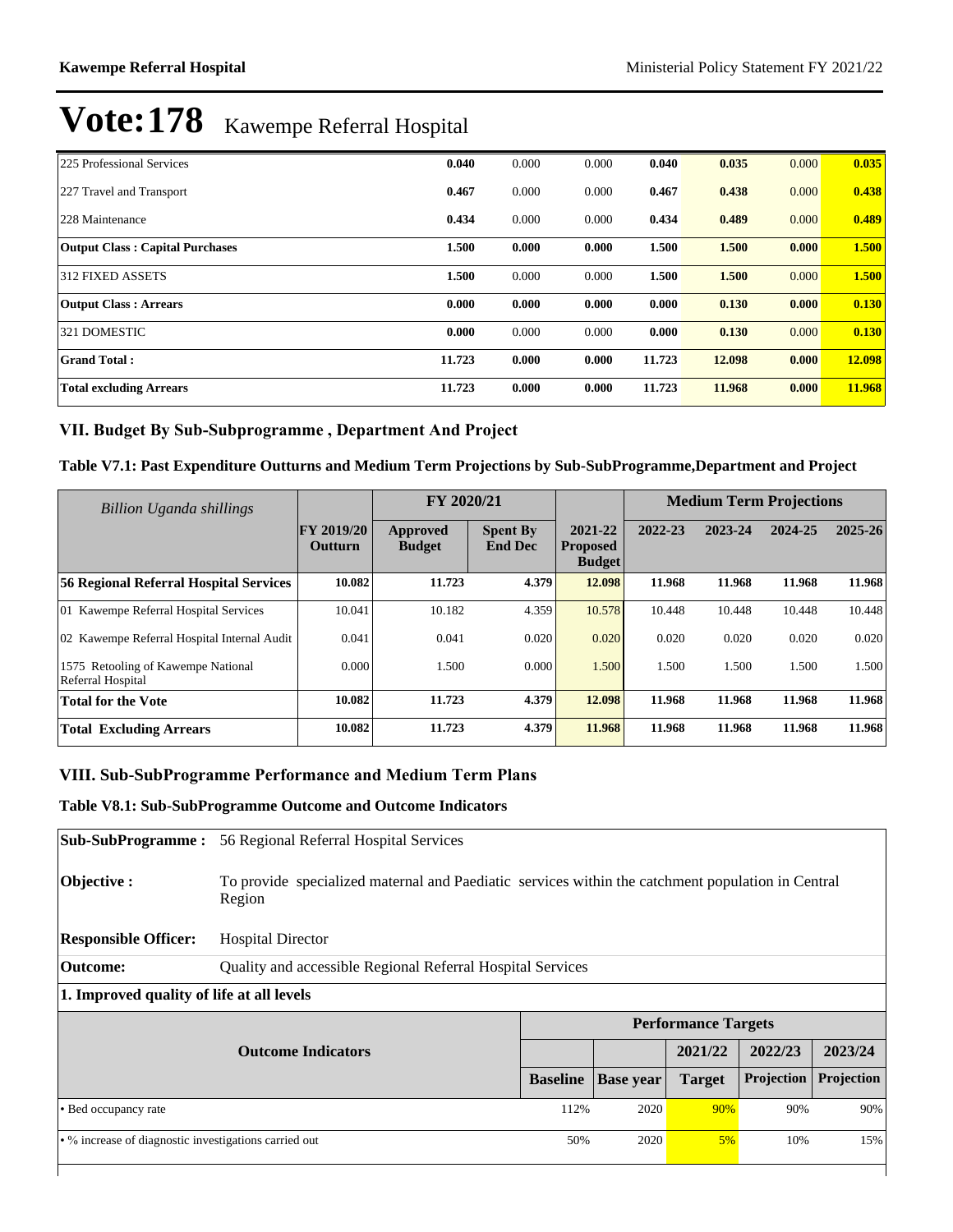| • % increase of specialized clinic outpatient attendances              | 50% | 2020 | 5%                | 10%     | 15%               |
|------------------------------------------------------------------------|-----|------|-------------------|---------|-------------------|
| Department: 01 Kawempe Referral Hospital Services                      |     |      |                   |         |                   |
| <b>Budget Output: 01 Inpatient services</b>                            |     |      |                   |         |                   |
| Average Length of Stay (ALOS) - days                                   |     |      | 4                 | 3.5     | 3.5               |
| Bed Occupancy Rate (BOR)                                               |     |      | 90%               | 90%     | 90%               |
| No. of in-patients (Admissions)                                        |     |      | 70,000            | 65,000  | 60,000            |
| <b>Budget Output: 02 Outpatient services</b>                           |     |      |                   |         |                   |
| No. of specialized clinic attendances                                  |     |      | 16,000            | 18,000  | 20,000            |
| Referral cases in                                                      |     |      | 20,000            | 25,000  | 30,000            |
| Total general outpatients attendance                                   |     |      | 100,000           | 105,000 | 110,000           |
| Budget Output: 03 Medicines and health supplies procured and dispensed |     |      |                   |         |                   |
| Value of medicines received/dispensed (Ush bn)                         |     |      | 6.5 <sub>bn</sub> | 7bn     | 7.5 <sub>bn</sub> |
| <b>Budget Output: 04 Diagnostic services</b>                           |     |      |                   |         |                   |
| No. of patient xrays (imaging) taken                                   |     |      | 2,500             | 3,000   | 3,500             |
| Number of Ultra Sound Scans                                            |     |      | 60,000            | 61,000  | 61,500            |
| <b>Budget Output: 05 Hospital Management and Support Services</b>      |     |      |                   |         |                   |
| Quarterly financial reports submitted timely                           |     |      | yes               | yes     | yes               |
| Timely payment of salaries and pensions by the 2                       |     |      | yes               | yes     | yes               |
| <b>Budget Output: 06 Prevention and rehabilitation services</b>        |     |      |                   |         |                   |
| No. of antenatal cases (All attendances)                               |     |      | 35,000            | 37,000  | 38,000            |
| No. of family planning users attended to (New and Old)                 |     |      | 17,000            | 17,000  | 17,000            |
| Percentage of HIV positive pregnant women not on HAART initiated ARVs  |     |      | 8%                | 6%      | 4%                |
| <b>Budget Output: 07 Immunisation services</b>                         |     |      |                   |         |                   |
| No. of children immunised (All immunizations)                          |     |      | 85,000            | 85,000  | 85,000            |
| Department: 02 Kawempe Referral Hospital Internal Audit                |     |      |                   |         |                   |
| <b>Budget Output: 05 Hospital Management and Support Services</b>      |     |      |                   |         |                   |
| Quarterly financial reports submitted timely                           |     |      | yes               | yes     | yes               |
| Timely payment of salaries and pensions by the 2                       |     |      | yes               | yes     | yes               |

## **IX. Major Capital Investments And Changes In Resource Allocation**

**Table 9.1: Major Capital Investment (Capital Purchases outputs over 0.5Billion)**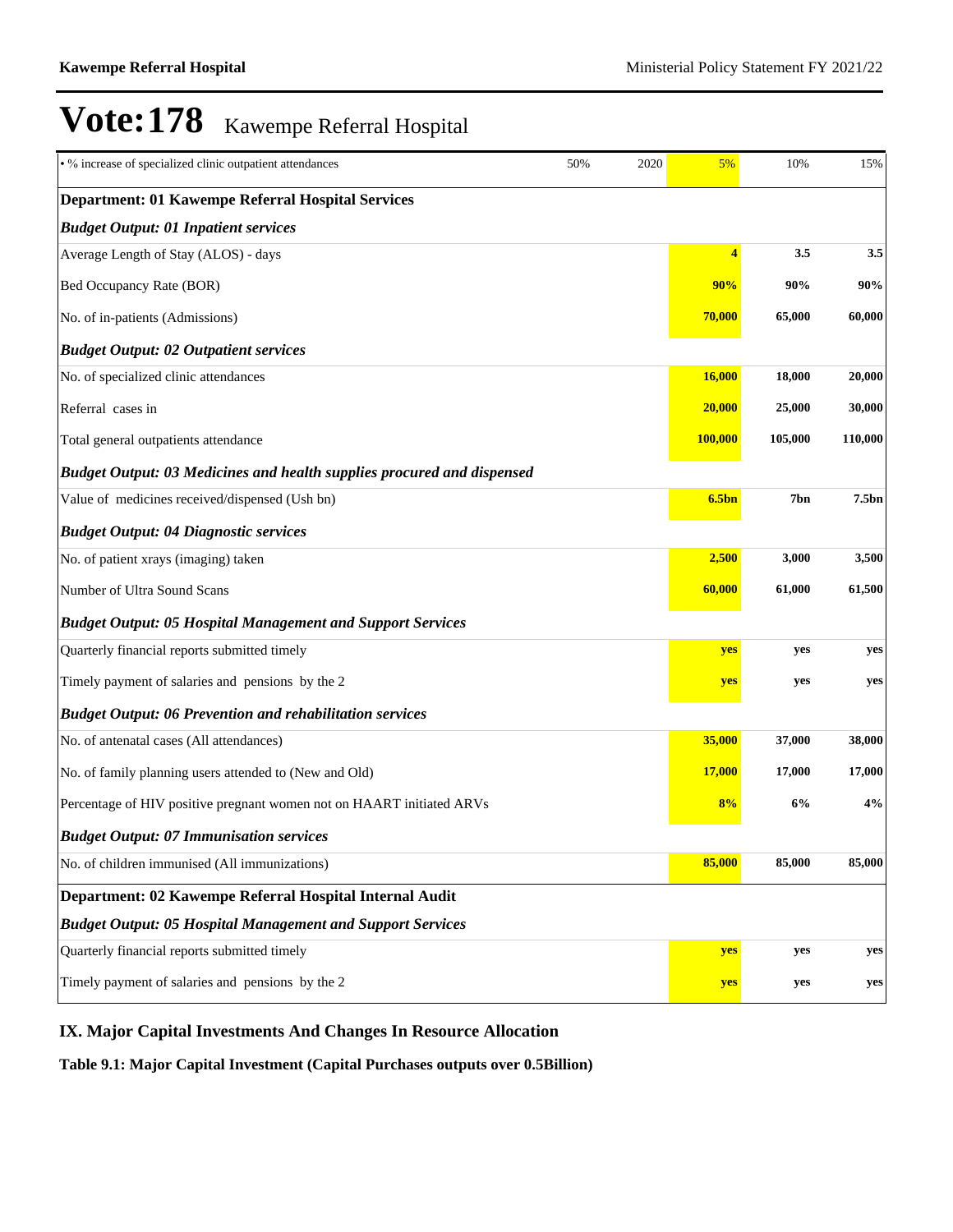| FY 2020/21                                                                 | FY 2021/22       |                                                    |                                                                                                             |
|----------------------------------------------------------------------------|------------------|----------------------------------------------------|-------------------------------------------------------------------------------------------------------------|
| <b>Appr. Budget and Planned Outputs</b>                                    |                  | <b>Expenditures and Achievements by</b><br>end Dec | <b>Proposed Budget and Planned</b><br><b>Outputs</b>                                                        |
| Vote 178 Kawempe Referral Hospital                                         |                  |                                                    |                                                                                                             |
| Sub-SubProgramme: 08 56 Regional Referral Hospital Services                |                  |                                                    |                                                                                                             |
| Development Project : 1575 Retooling of Kawempe National Referral Hospital |                  |                                                    |                                                                                                             |
| <b>Budget Output: 08 56 85 Purchase of Medical Equipment</b>               |                  |                                                    |                                                                                                             |
| Intensive Care Unit (ICU) and Paediatric equipment provided                |                  |                                                    | <b>CBC</b> machine, Microscopes, coagulating machine,<br>transport ventilator, vital monitors, delivery bed |
|                                                                            |                  | Procurement initiated                              | and delivery sets procured                                                                                  |
| <b>Total Output Cost(Ushs Thousand)</b>                                    | 950,000          | $\mathbf 0$                                        | 600,000                                                                                                     |
| Gou Dev't:                                                                 | 950,000          | $\Omega$                                           | 600,000                                                                                                     |
| Ext Fin:                                                                   | $\theta$         | $\Omega$                                           |                                                                                                             |
| $A.I.A$ :                                                                  | $\boldsymbol{0}$ | $\Omega$                                           | $\Omega$                                                                                                    |

### **X. Vote Challenges and Plans To Improve Performance**

### **Vote Challenges**

Despite the efforts of the Hospital to deliver efficient, effective and quality services, this has been hampered by a number of challenges including:

Inadequate budget for Medicines and other health supplies (Required budget is 4 billion and allocated is 1.5 billion). Inadequate man power with staffing level of 310 staff as opposed to Approved structure of 930 staff. Inadequate capital Development budget.

Insufficient budget for wage. The hospital has presented the request to MOFPED, public service, MOH and parliament. Overwhelming number of patients resulting into high utility costs thereby creating Arrears in Electricity. High Maintenance costs due to high number of patients.

#### **Plans to improve Vote Performance**

In order to improve on the vote performance, the hospital is trying to:

a) Advocate more budget allocation from MOFPED towards medicines and other health supplies, capital development, equipment maintenance, and wage

b) Advocate the Ministry of Health to streamline the referral process.

### **XI Off Budget Support**

## **Table 11.1 Off-Budget Support by Department and Project**

N/A

### **XII. Vote Cross Cutting Policy And Other Budgetary Issues**

**Table 12.1: Cross- Cutting Policy Issues**

**Issue Type: HIV/AIDS**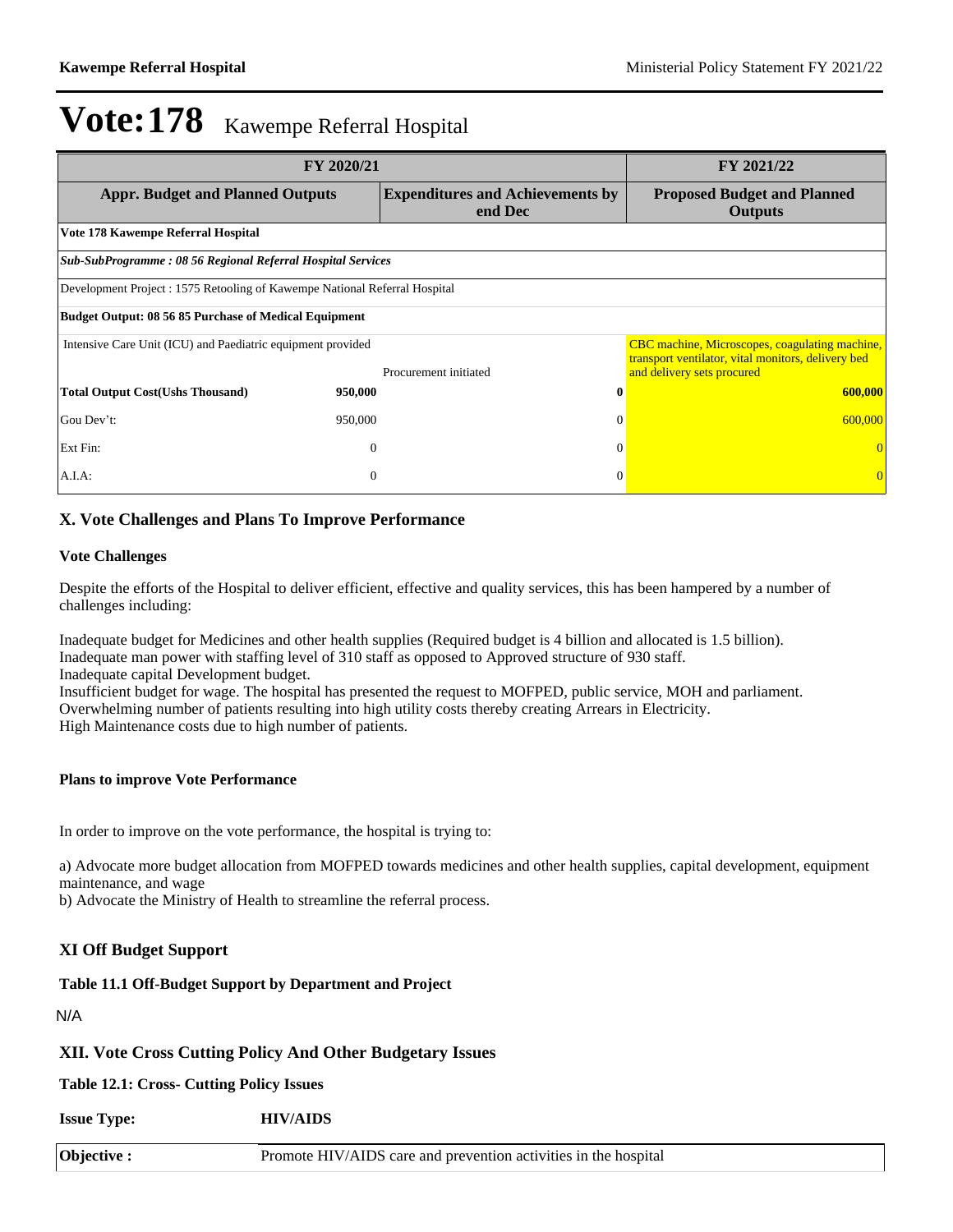| <b>Issue of Concern:</b>            | Low access to HIV care services among expectant mothers                                          |
|-------------------------------------|--------------------------------------------------------------------------------------------------|
| <b>Planned Interventions:</b>       | Creating adequate space and privacy for PMTCT care services                                      |
| <b>Budget Allocation (Billion):</b> | 0.010                                                                                            |
| <b>Performance Indicators:</b>      | Space for PMTCT services provided                                                                |
| <b>Issue Type:</b>                  | Gender                                                                                           |
| Objective:                          | Ensure gender promotion and mainstreaming activities                                             |
| <b>Issue of Concern:</b>            | Low male involvement in maternal, adolescent and child health care services                      |
| <b>Planned Interventions:</b>       | Awareness creation and Counselling.                                                              |
| <b>Budget Allocation (Billion):</b> | 0.050                                                                                            |
| <b>Performance Indicators:</b>      | Two (2) health education awareness campaigns conducted monthly                                   |
| <b>Issue Type:</b>                  | <b>Enviroment</b>                                                                                |
| Objective:                          | Improve Healing environment in the Hospital                                                      |
| <b>Issue of Concern:</b>            | Healing environment                                                                              |
| <b>Planned Interventions:</b>       | :Planting and maintaining green vegetation<br>: Outsource cleaning and waste management services |
| <b>Budget Allocation (Billion):</b> | 0.012                                                                                            |
| <b>Performance Indicators:</b>      | Green belt in the hospital compound created and mantained                                        |

### **XIII. Personnel Information**

### **Table 13.1 Staff Establishment Analysis**

| <b>Title</b>                    | <b>Salary Scale</b> | <b>Number Of Approved Positions</b> | <b>Number Of Filled Positions</b> |
|---------------------------------|---------------------|-------------------------------------|-----------------------------------|
| Consultant                      | U1SE                | 19                                  | $\vert$ 0                         |
| Senior Consultant               | U1SE                | 14                                  |                                   |
| Medical Officer (Special Grade) | $U2$ (Med-1)        | 59                                  | 14                                |
| Senior Pharmacist U3            | $U3$ (Med-1)        |                                     | $\Omega$                          |
| <b>SENIOR THEATRE ASST</b>      | $U4(Med-2)$         | 18                                  | 5 <sup>1</sup>                    |
| <b>ANAESTHETIC OFFICER</b>      | U5(SC)              | 10                                  | 2                                 |
| <b>CLINICAL OFFICER</b>         | U5(SC)              | $\overline{c}$                      | $\vert$ 0                         |
| LABARATORY TECHNICIAN           | U5(SC)              | 4                                   | $\vert$ 0                         |
| NURSING OFFICER (MID<br>WIFERY) | U5(SC)              | 118                                 | 57                                |
| NURSING OFFICER (NURSING)       | U5(SC)              | 12                                  | $\theta$                          |
| <b>LABARATORY ASSISTANTS</b>    | U6(Med)             | 4                                   | $\theta$                          |
| <b>ENROLLED MIDWIFE</b>         | $U7$ (Med)          | 76                                  | 45                                |
| <b>Nursing Assistant</b>        | $U8$ (Med)          | 10                                  | $\Omega$                          |
| THEATRE ASSISTANT               | U8 (Med)            | 12                                  | 6                                 |